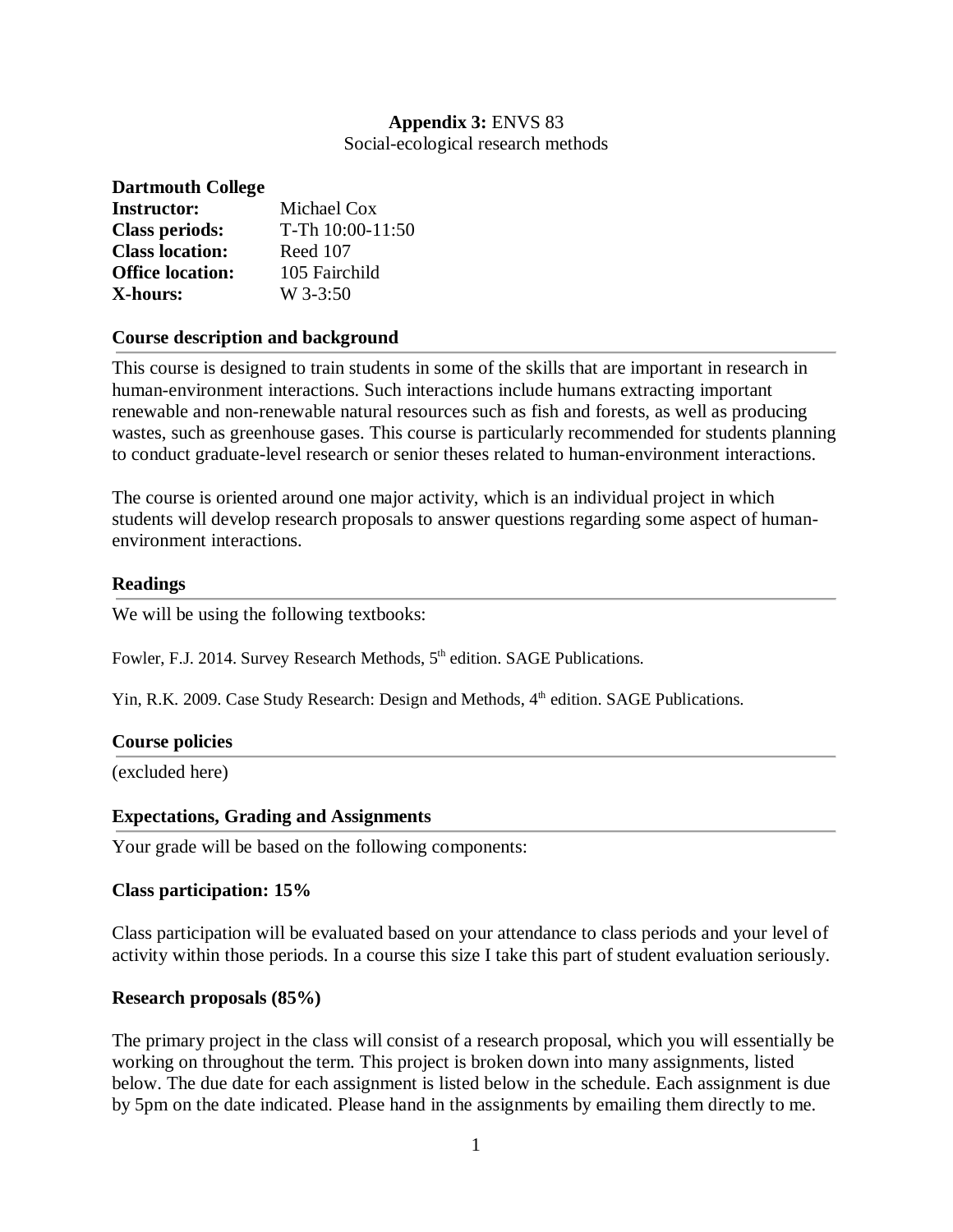Additional information on my expectations for each assignment will be discussed in the days leading up to the due date for that assignment.

| Research question draft 1 | (5%)     |
|---------------------------|----------|
| Research question draft 2 | (5%)     |
| Literature review         | (5%)     |
| Sampling draft            | $(10\%)$ |
| Survey draft              | $(10\%)$ |
| Analysis draft            | $(10\%)$ |
| Presentations             | $(10\%)$ |
| Proposal final draft      | (30%)    |

#### **Course Schedule**

#### **March 25: Introduction to the class**

**Reading:** No reading assignment

#### **Discussion:**

- 1) The approach of this class
- 2) Major expectations
- 3) Basic vocabulary for scientific research
- 4) Architecture of a research proposal/project
- 5) Skills that are important for human-environment research
- 6) Brainstorming possibilities for research projects

#### **March 27: Introduction to multi-method research and discussion of acequias project**

**Reading:** Young, O. R., et al. 2006. A portfolio approach to analyzing complex humanenvironment interactions: institutions and land change. Ecology and Society 11:31 (online). (http://www.ecologyandsociety.org/vol11/iss2/art31/)

#### **Discussion:**

- 1) The different types of methods and data available for the analysis of humanenvironment interaction
- 2) Introduction to causal inference
- 3) Presentation of acequias research in New Mexico as a demonstration of a multi-method research project
- 4) Brainstorming possibilities for research projects

#### **April 1: Conducting research**

**Reading:** Yin, chapter 2

# **Discussion:**

- 1) The basic steps to conducting "normal" research
- 2) Elements of a research design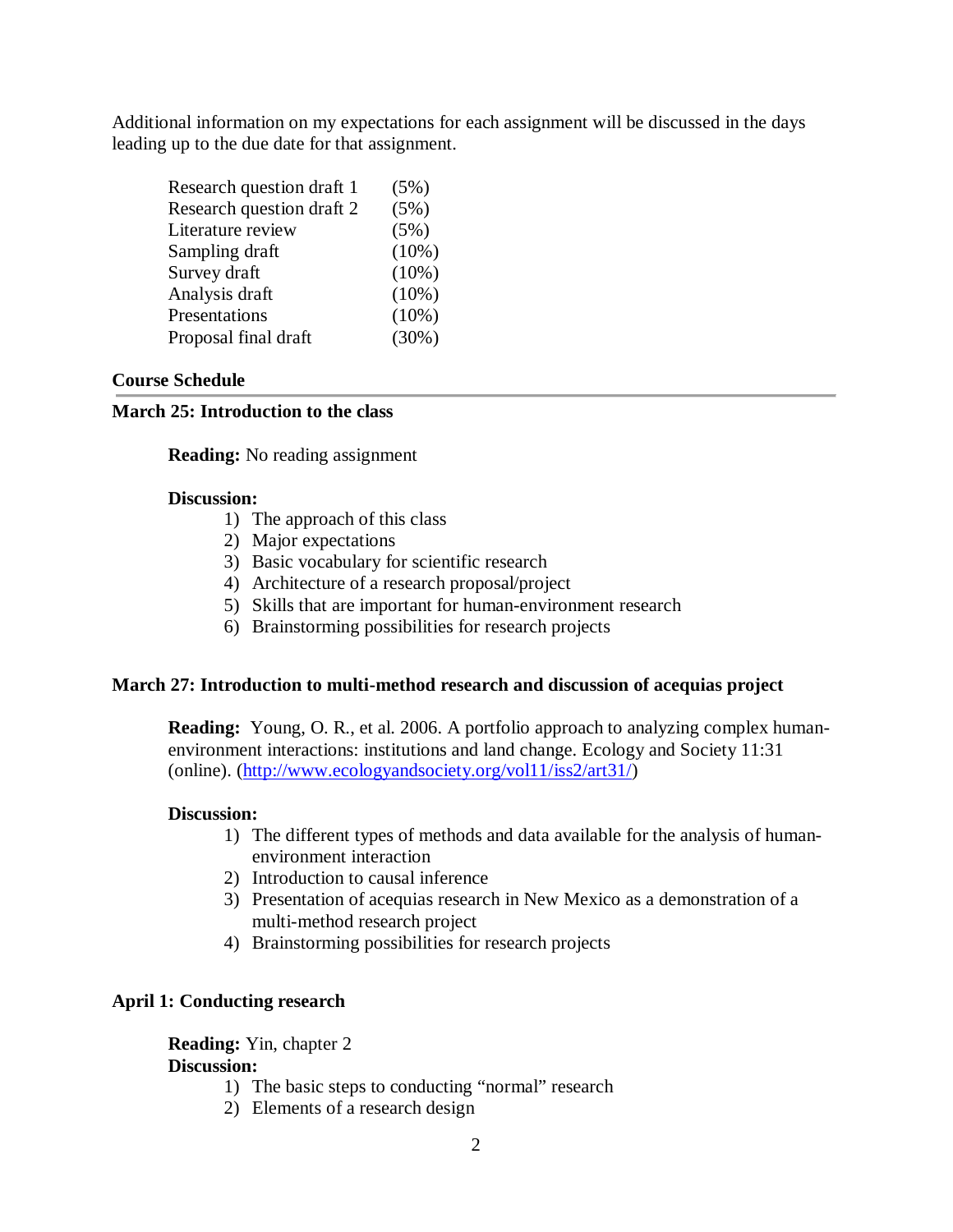3) Types of research designs

#### **April 3: Evaluating research**

**Reading:** Research evaluation hand-out **Discussion:** Criteria for evaluating research

#### **April 8: Types of data and types of analysis**

**Reading:** Yin, chapters 4 and 5

**Discussion:**

- 1) Different sources of evidence for research
- 2) Triangulation
- 3) Data storage and organization (review of software)
- 4) Different types of data analysis (review of software)

#### **April 10: Sampling and survey design**

**Reading:** Fowler chapters 2 and 3 **Discussion:**

- 1) More construct validity
- 2) Goals and methods of sampling
- 3) Types of sampling strategies

**Assignment:** Research questions draft 1 due

#### **April 15: Types of surveys**

**Reading:** Fowler chapter 5

#### **Discussion:**

- 1) Methods/types of surveys
- 2) Research questions thoughts

#### **April 17: Survey design**

**Reading:** Fowler chapters 6 and 7 **Discussion:**

- 1) How to write good survey questions
- 2) Social network analysis

**Assignment:** Research questions draft 2 due

#### **April 22: Statistics!**

**Reading:** No reading assignment

### **Discussion:**

- 1) Review of foundations of statistical thinking
- 2) Any additional thoughts on research questions

#### **April 24: Statistics!**

**Reading:** No reading assignment

**Discussion:** Demonstration of statistical analysis of survey data in Stata **Assignment:** Literature reviews due

#### **April 29: Statistics!**